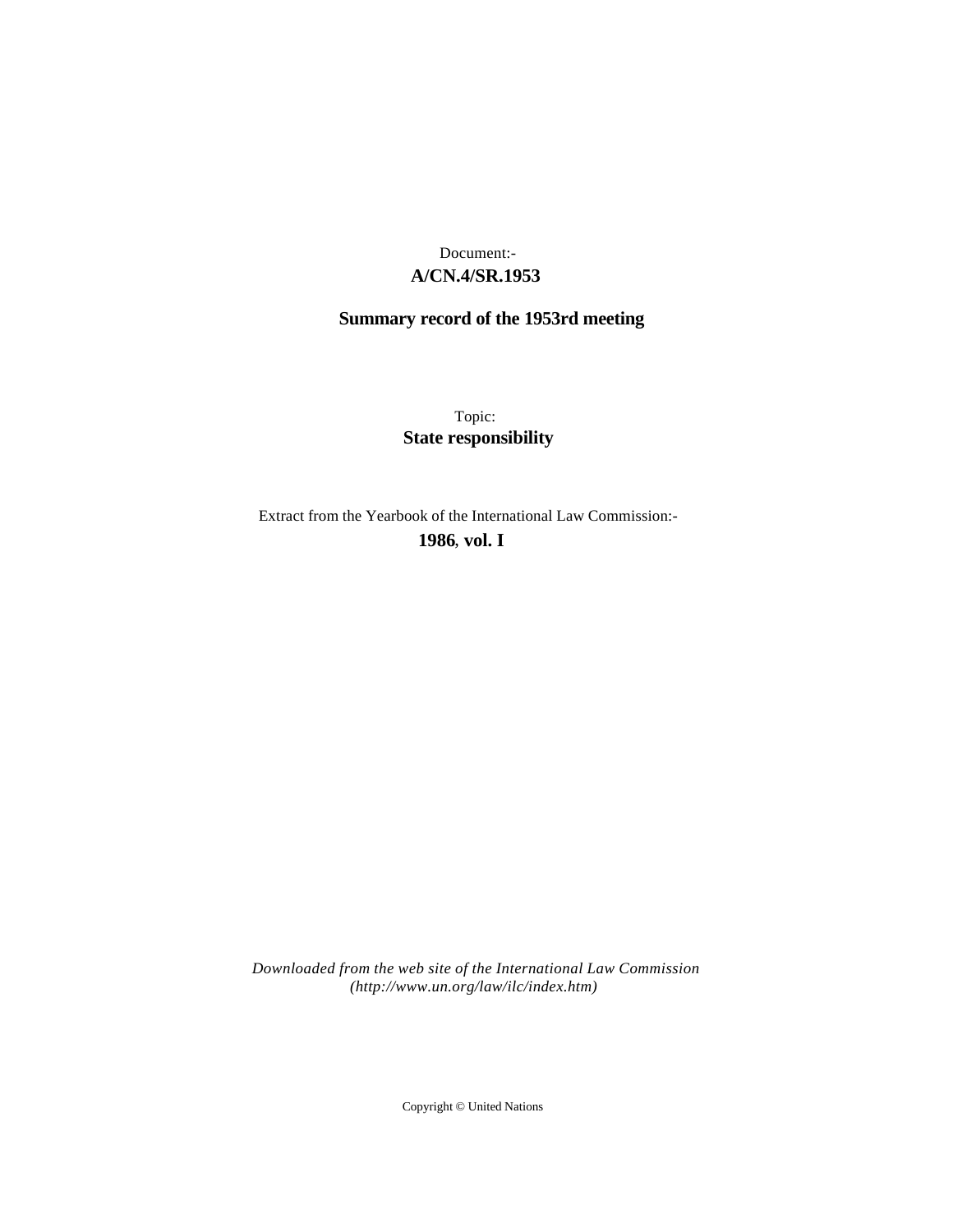38. As to Mr. Yankov's question, the parties to a dispute were always free to submit the dispute to arbitration if they wished. In that connection, he drew attention to paragraph 1 of draft article 3 of part 3, which provided that, in the event of a dispute concerning the application of countermeasures, "the States concerned shall seek a solution through the means indicated in Article 33 of the Charter of the United Nations". Again, draft article 4 provided for further procedures if, "under paragraph 1 of article 3, no solution has been reached within a period of 12 months following the date on which the objection was raised ...". A variety of possible procedures for the settlement of disputes, including negotiation, conciliation and arbitration, was therefore available to States.

*The meeting rose at 11.40 a.m.*

#### **1953rd MEETING**

*Tuesday, 27 May 1986, at 10 a.m.*

*Chairman:* Mr. Doudou THIAM

*Present:* Chief Akinjide, M. Arangio-Ruiz, Mr. Barboza, Mr. Calero Rodrigues, Mr. Castaneda, Mr. Diaz Gonzalez, Mr. Flitan, Mr. Francis, Mr. Huang, Mr. IIlueca, Mr. Jacovides, Mr. Jagota, Mr. Koroma, Mr. Lacleta Mufioz, Mr. Malek, Mr. McCaffrey, Mr. Ogiso, Mr. Razafindralambo, Mr. Reuter, Mr. Riphagen, Mr. Roukounas, Sir Ian Sinclair, Mr. Sucharitkul, Mr. Tomuschat, Mr. Yankov.

**State responsibility** *{continued)* **(A/CN.4/389,<sup>1</sup> A/CN.4/397 and Add.l,<sup>2</sup> A/CN.4/L.398, sect. C, ILC(XXXVIII)/Conf.Room Doc.2)**

[Agenda item 2]

*"Implementation"* **(mise en ceuvre)** *of international responsibility and the settlement of disputes (part 3 of the draft article)\** **(continued)**

> DRAFT ARTICLES SUBMITTED BY THE SPECIAL RAPPORTEUR *(continued)*

SEVENTH REPORT OF THE SPECIAL RAPPORTEUR *and* ARTICLES 1 TO 5 AND ANNEX<sup>4</sup>  *(continued)*

1. Mr. McCAFFREY said that, although the draft articles in part 3 were inspired by the corresponding provisions of the 1969 Vienna Convention on the Law of Treaties, the 1982 United Nations Convention on the Law of the Sea and the 1986 Vienna Convention on the Law of Treaties between States and International Organizations or between International Organizations, they were intended to serve a different purpose. That purpose was to prevent or retard the escalation of disputes in international relations.

2. The provisions of part 3 seemed satisfactory; they were a necessary component of the draft articles on State responsibility and formed a logical and integral part thereof. They dealt with methods of breaking the vicious circle of action and reaction, a very vivid account of which was given by the Special Rapporteur in paragraph (4) of his general commentary (A/CN.4/397 and Add.l, sect. I.B). It remained to be seen whether States would, in practice, accept the restrictions on their freedom of action that would result from the provisions of part 3, and he understood the concern expressed by Mr. Flitan (1952nd meeting), particularly with regard to the compulsory jurisdiction of the ICJ.

3. It should be remembered, however, that the draft articles provided for recourse to the ICJ in respect of two specific issues only: rules of *jus cogens* and international crimes, which were dealt with in draft articles 12 and 14 of part 2, respectively. The provision on compulsory jurisdiction of the ICJ in respect of rules *of jus cogens* (draft article 4 *(a))* had, of course, been modelled on the corresponding provision of the 1969 Vienna Convention (art. 66 *(a)).* As to international crimes, he remained doubtful about the concept itself, but if a reference to it were to be retained in the draft articles, it must clearly be accompanied by a provision on the settlement of disputes.

4. The ICJ was undoubtedly a proper forum for deciding matters relating to international crimes, but they could equally well be dealt with under Chapter VII of the Charter of the United Nations. Article 36, paragraph 3, of the Charter had been mentioned during the discussion, but that provision was intended to safeguard the possibility of "legal disputes" being referred by the parties to the ICJ. Of course, it was difficult to draw a clear line of demarcation between legal and political disputes, and some disputes were of a mixed legal and political character.

5. Consideration should be given to defining more clearly the questions to be decided by the ICJ; perhaps its jurisdiction should be limited to determining whether a rule of *jus cogens* or an international crime was involved in a dispute. In any case, he was not entirely clear about the relationship between subparagraphs *(a)* and *(b)* of draft article 4 of part 3 and paragraph 3 of draft article 14 of part 2. He would appreciate an explanation from the Special Rapporteur on that point.

6. It was to be hoped that the articles in part 3 could be formulated in a way that would prove acceptable to States. The difficulty of achieving that result was illustrated by GATT. Under that Agreement, panels could be constituted to settle certain types of trade disputes; but even in that area, where extremely flexible

<sup>&</sup>lt;sup>1</sup> Reproduced in Yearbook ... 1985, vol. II (Part One).

<sup>2</sup> Reproduced in *Yearbook ... 1986,* vol. II (Part One).

<sup>&</sup>lt;sup>3</sup> Part 1 of the draft articles (Origin of international responsibility), articles 1 to 35 of which were adopted in first reading, appears in *Yearbook ... 1980,* vol. II (Part Two), pp. 30 *et seq.*

Articles 1 to 5 of part 2 of the draft (Content, forms and degrees of international responsibility), which were provisionally adopted by the Commission at its thirty-fifth and thirty-seventh sessions, appear in *Yearbook ... 1985,* vol. II (Part Two), pp. 24-25. For the texts of the remaining draft articles of part 2, articles 6 to 16, referred to the Drafting Committee by the Commission at its thirty-sixth and thirtyseventh sessions, *ibid.,* pp. 20-21, footnote 66.

<sup>4</sup> For the texts, see 1952nd meeting, para. 1.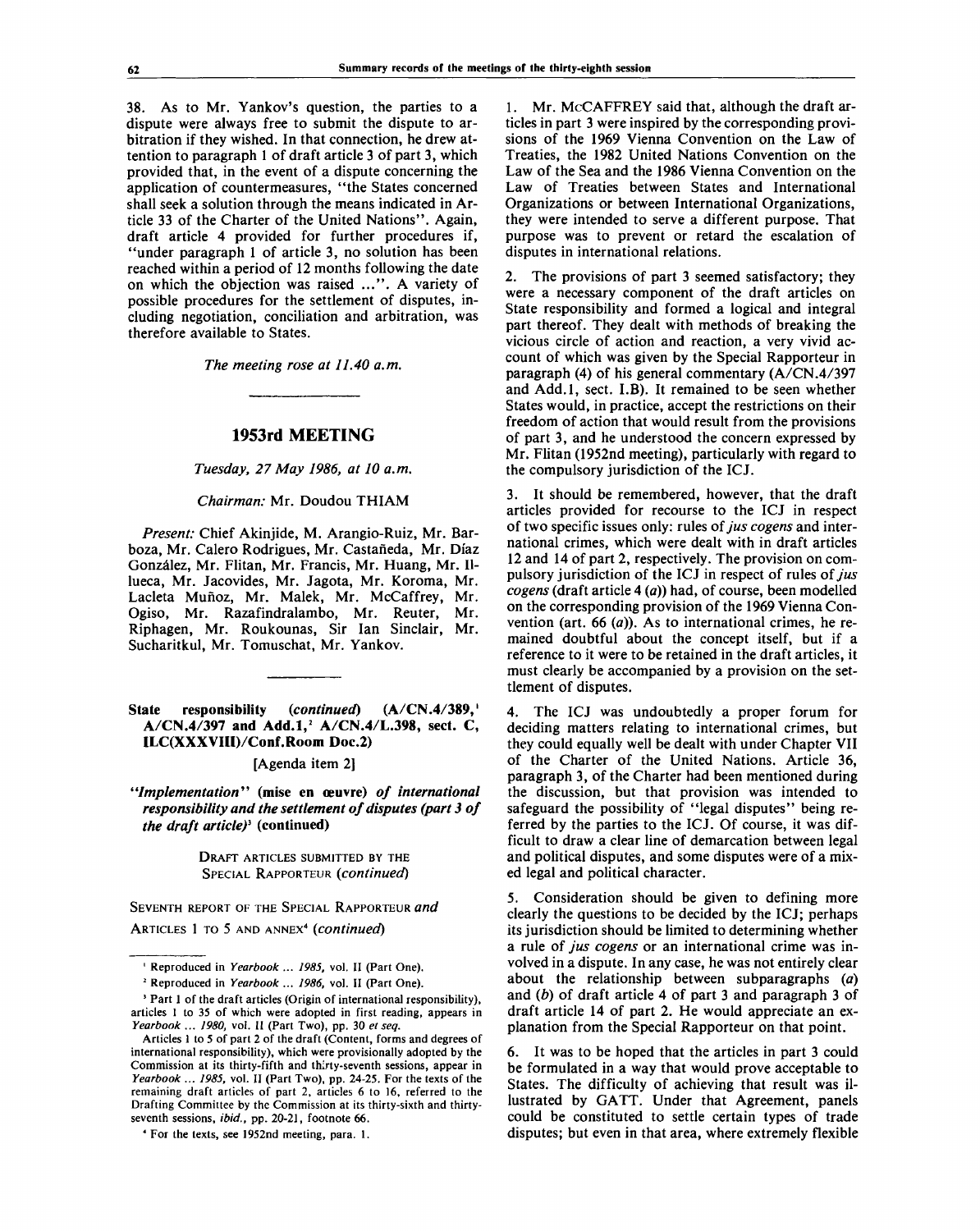standards were applied, comparatively little success had been achieved with the dispute-settlement machinery. The contracting parties to GATT did not always resort to that machinery, although the disputes which arose related to matters such as subsidies, which did not affect the vital interests of States.

7. None the less, there was an undeniable interrelationship between substantive rules—both primary and secondary—and procedural rules. In regard to ordinary internationally wrongful acts, therefore, some sort of implementation machinery was necessary, and the Special Rapporteur's approach was broadly acceptable. He was, however, concerned that the time-limits specified could make the procedures very lengthy; but that objection could easily be met by shortening the time-limits.

8. It had been mentioned that the provisions of part 3 appeared to relate to disputes concerning part 2. Any dispute, however, would manifest itself in terms of a State claiming to be an ''injured State", so that the procedures set out in part 3 would cover not only questions relating to part 2, but also questions relating to part 1 and even to primary rules going beyond the draft articles altogether.

9. The fundamental question was at what stage the settlement procedure should be engaged: whether at the initial stage of the diplomatic exchanges or later, but before actual measures, including suspension of obligations, were taken in response to the alleged internationally wrongful act. The Special Rapporteur had opted for the latter formula, in order to prevent the escalation of the dispute.

10. He did not favour referring the articles in part 3 to the Drafting Committee at the current stage, because of its backlog of work on the topic of State responsibility, not to mention other topics, and because the present session was the last of the quinquennium of the current membership of the Commission. If the majority of members favoured referral to the Drafting Committee, however, he would not oppose it.

11. Mr. REUTER said that the text of the draft articles on State responsibility, on which the Commission had been working for 23 years, was somewhat abstract, but very sober. It consisted of only 56 articles—whereas the 1982 United Nations Convention on the Law of the Sea, for example, contained hundreds—and it passed over in silence or dealt only very briefly with diplomatic protection, injury, causal links and the multiplicity of acts and offenders—all of which were duly discussed in every textbook or other work on State responsibility.

12. The spare and austere style of the draft articles—like Cistercian architecture—which quite rightly only stated general principles without going into detail, was explained by a number of choices that had been made at the outset. For when the Commission had begun to study the topic of State responsibility it had decided, first, to distinguish between primary rules and secondary rules and to deal only with the latter and, secondly, to leave aside the question of injury, or at least to refer to it only in part 2 of the draft—in which it was only briefly mentioned—because a wrongful act

necessarily caused injury, if only moral injury. Behind that affirmation, however, loomed the problem of the consequences of breaches of multilateral conventions—a very difficult problem which made it necessary to deal with such sensitive concepts as "rights" as opposed to "interests".

13. But although the draft articles passed over a certain number of questions, they took account of two new concepts, namely *jus cogens* and the international crime, which were undeniably of great moral significance, though their legal content was difficult to define. The Special Rapporteur had taken infinite precautions in dealing with the concept of *jus cogens.* He had been even more careful than the authors of the 1969 Vienna Convention on the Law of Treaties, for he had indirectly recognized that there was no rule of *jus cogens* defining what *jus cogens* was and that any concrete rule—any "primary" rule of *jus cogens*—could itself define its effects and conditions of application. The concept of an international crime was also treated with great reserve and the Special Rapporteur had refrained from specifying what an international crime was.

14. No other approach was possible, moreover, for as the Special Rapporteur himself had pointed out (1952nd meeting) the distinction made between primary rules and secondary rules was entirely theoretical. Since those two elements were closely linked, it was impossible to make the content of the rules dealing specifically with responsibility very dense. The Commission could, of course, go more deeply into such questions as injury and the implementation of responsibility, but that would take it too far.

15. The lessons of the past could not be ignored and it should not be forgotten that all legal systems, including Roman law, had begun with rules applicable to particular cases, without establishing any general régime of responsibility. Moreover, there was still no general régime of responsibility in the various common-law systems now in force. The Special Rapporteur had therefore been right to confine himself to stating very general principles and not to try to deal with specific problems relating to the intermediate classifications.

16. In connection with the 35 articles of part 1 of the draft adopted on first reading, the Special Rapporteur had expressed doubts about the need for detailed consideration of problems relating to the time factor. As everyone knew, in trying to deal with the problem of retroactivity or, more generally, with the application of rules in time, terms inevitably had to be used that were real pitfalls and were untranslatable because they had no equivalent in other languages. It must not be forgotten that the texts which the Commission prepared were intended to be applied and, above all, understood. If the Commission decided to deal in depth with all aspects of the topic of State responsibility, it would end up with a draft of more than 250 articles, which an intergovernmental conference would probably find it very difficult to handle.

17. For all those reasons, the draft articles on State responsibility could only take the form of abstract pro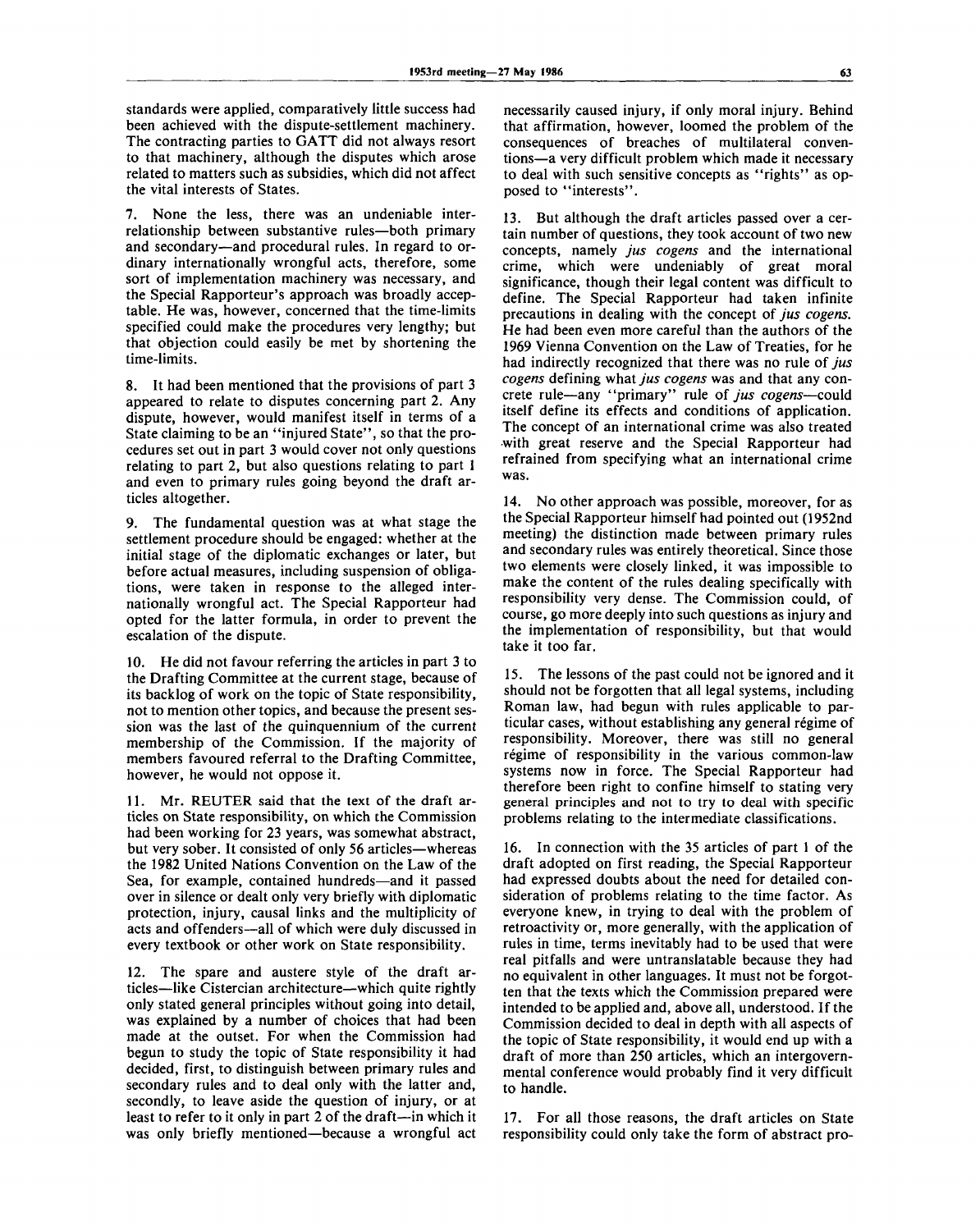visions drafted in a spare style that was, surprisingly enough, perfectly suited to the topic.

18. Commenting on draft articles 1 to 5 of part 3, he observed that the use of the word "wishes" in the first sentence of article 1 seemed inappropriate: the State had to take a definite position and decide whether or not it would invoke article 6 of part 2. It would therefore be preferable to say "A State which decides to invoke article 6 ...".

19. Draft article 1 did not specify any time-limit for notification, so that a State could notify its intention to invoke article 6 of part 2 at any time. There was no prescription. In general, moreover, no attempt appeared to have been made to deal with the question of prescription, in regard either to international crimes or to delicts. That approach was not in itself open to criticism, but the concept of an international crime could have been consolidated by providing that, although delicts were subject to prescription, international crimes were not.

20. In draft articles 1 and 2, the Special Rapporteur appeared to have established a two-stage notification system. Thus a State which had invoked article 6 of part 2 would have to wait at least three months before it could notify its decision to invoke article 8 or article 9 of part 2. Although it was well to set a time-limit for application of the measures by way of reciprocity or reprisal provided for in articles 8 and 9, it was hard to see why States should be prevented from notifying at once their intention to invoke those two articles.

21. In draft article 2, paragraph 1, it would be more accurate to say that the claimant State must notify its intention "to suspend the performance of some of its obligations ...". In paragraph 3, the word "another" was not really necessary.

22. Article 8 of part 2 was not referred to in draft article 4, subparagraph (c), and he would like to know the reason for that omission. Could it be explained by the fact that the State against which measures by way of reciprocity were taken under article 8 either agreed to those measures, in which case there was no dispute, or did not agree to them, in which case it would maintain that such measures were disproportionate to the internationally wrongful act of which it was accused, or that they were really measures of reprisal? The Special Rapporteur should provide further explanations on that point.

23. Draft article 5 was acceptable, although it might be asked whether a general provision on reservations should not be included. The Commission should specify whether, in accordance with tradition, it intended to leave it to a future diplomatic conference to decide whether or not reservations to the draft articles would be allowed, or whether it intended to take a position on that question itself.

24. With regard to the annex, he noted that the machinery proposed by the Special Rapporteur differed in some respects from that provided for in the annex to the Vienna Convention on the Law of Treaties. Since questions relating to responsibility and questions relating to the law of treaties were often linked, it might be better to follow that Convention very closely, so that problems involving the law of treaties and problems involving State responsibility could be submitted to one and the same conciliation commission.

25. Although he understood Mr. McCaffrey's reluctance, he thought the time had come to refer the draft articles to the Drafting Committee. That action would show not so much that the Commission had completed its work on the topic, as that the Special Rapporteur had prepared an excellent text which was far enough advanced to be considered by the Drafting Committee.

26. Mr. CALERO RODRIGUES commended the Special Rapporteur for the draft articles of part 3. The general commentary which introduced those articles (A/CN.4/397 and Add.l, sect. I.B) was very useful and should meet with no objection. Clearly, articles on implementation and the settlement of disputes were necessary, in order to provide some form of organization for the application of the measures specified in part 2 of the draft. The articles in part 3 would show how the consequences of an internationally wrongful act would be brought about.

27. He had some doubts, however, as to whether the time was ripe for taking up the articles of part 3. It would be preferable to wait until the Commission's work on part 2 was more advanced; only 16 articles had so far been presented by the Special Rapporteur for part 2, which, in his own view, should be as extensive as part 1. In particular, the provisions dealing with international crimes would need to be developed much further.

28. It would therefore not be advisable to begin an indepth examination of the articles in part 3 before the Commission had a clear idea of the content of part 2. He accordingly shared Mr. McCaffrey's view that the articles in part 3 should not be referred to the Drafting Committee at the present stage. He thought the Commission had a general tendency to refer articles to the Drafting Committee too soon, and in the present instance there was more reason than usual to refrain from doing so. Nevertheless, if the majority of the Commission wished to refer the articles to the Drafting Committee, he would not oppose it.

29. Draft articles 1 and 2 of part 3 made provision for a notification procedure which took account of the present state of international law. Since that law was incomplete, it was necessary to make provision for some organization in the matter. If a State considered that it had been injured by what it alleged to be an internationally wrongful act, it would have to make a notification to invoke the provisions of article 6 of part 2. A second notification would be necessary under article 2 of part 3 if the injured State wished to suspend the performance of its obligations towards the author State pursuant to the provisions of article 8 or article 9 of part 2.

30. It might be objected that the proposed procedure would create bureaucratic obstacles to the injured State's reaction. It should be remembered, however, that the position was very different from that obtaining under a system of private law, where the injured party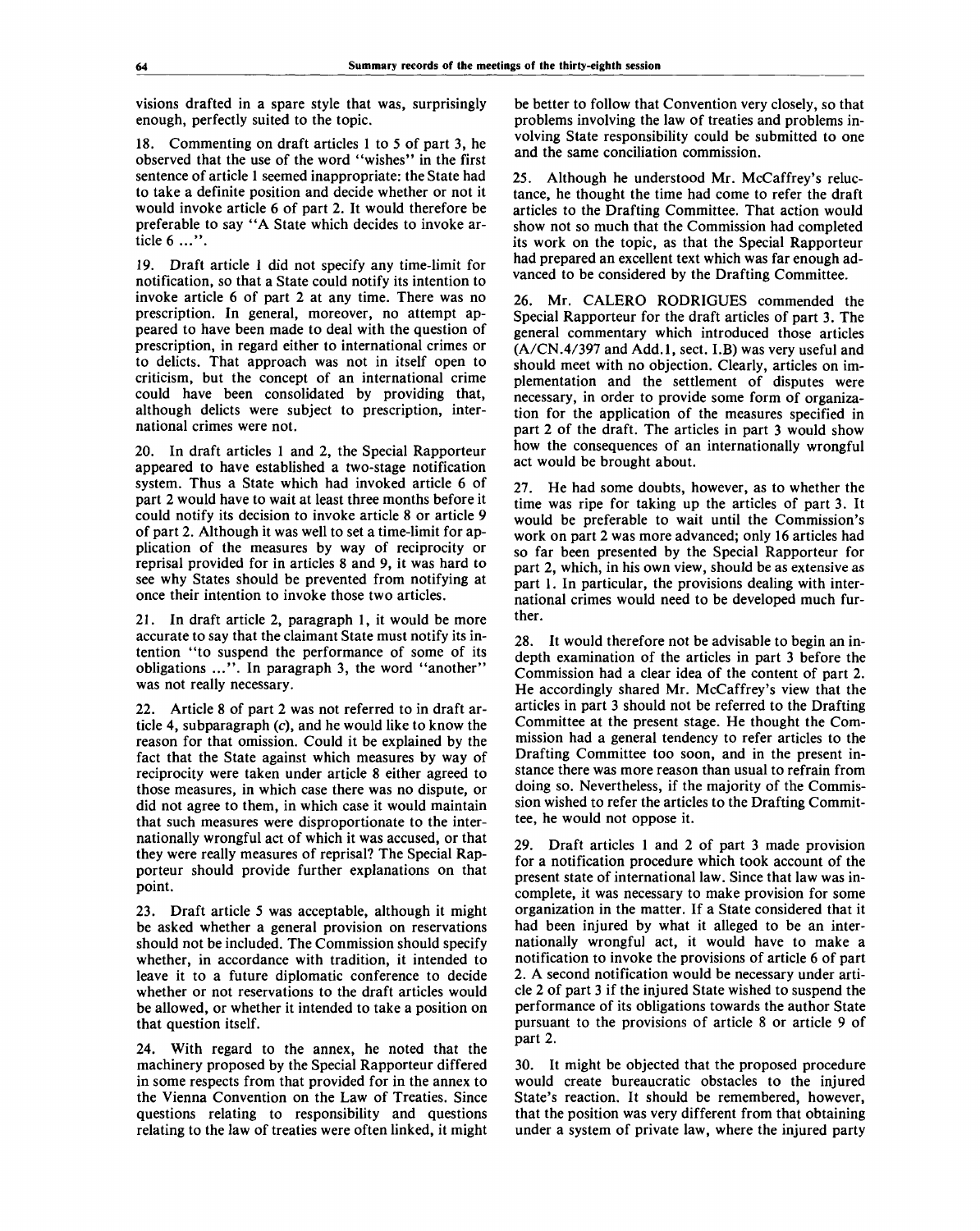could sue the author of the wrongful act directly in the ordinary courts. Where a State claimed to be injured by an internationally wrongful act committed by another State, it was necessary to enter into negotiations. The reaction of the injured State had to be graduated; it could not take all the measures immediately. Of course, in a case of special urgency the two notifications could follow each other very closely.

31. On the question of limitations and time-limits, provision should be made for the case of an injured State which was unaware that an internationally wrongful act had been committed. His own suggestion would be that time-limits and periods of limitation should run from the time when the injured State became aware of the facts.

32. Draft article 3 of part 3 dealt with the settlement of disputes. Paragraph 1 provided that Article 33 of the Charter of the United Nations could be invoked in the event of objection being raised against measures taken under articles 8 or 9 of part 2. In fact, the obligation under the Charter to have recourse to Article 33 applied before the second notification relating to the measures provided for in articles 8 or 9 of part 2 was made. The provisions of Article 33 of the Charter were, of course, somewhat vague, reflecting as they did the state of international relations. States were reluctant to agree to be bound by third-party procedures for the settlement of disputes; hence the provisions of draft article 3, which introduced a settlement system into the draft, were necessary.

33. Draft article 4 dealt with more concrete matters and provided for compulsory jurisdiction of the ICJ to determine whether a rule of *jus cogens* or an international crime was involved in a dispute. It was possible that States might not be prepared to accept that formula, but he agreed with Mr. Arangio-Ruiz (1952nd meeting) that the Commission should propose it. Moreover, since compulsory jurisdiction of the ICJ was specified for only two very specific cases, States might be prepared to consider it.

34. He was not convinced of the usefulness of draft article 5, on reservations.

35. Sir Ian SINCLAIR said that, in formulating part 3 of the draft articles, the Commission should take account of both part 1 and part 2, in order to ascertain the extent to which the provisions on settlement of disputes could be applied to the draft as a whole. As a result of the way in which the draft articles of part 1 had been formulated, it might well be that any instance before which a dispute covered by part 3 was brought would be bound to refer back to the original question whether there had been a breach of an international obligation of the State. In other words, it would have to consider not only the secondary rules in part 1, but also whether there had been a breach of a primary obligation. That was part of the problem with which the Commission was faced; for in its work on State responsibility it had sought, perhaps not always with success, to construct secondary rules applicable to the whole field of State responsibility, without touching upon the primary rules that might result in an initial breach of an international obligation.

36. Article 2 of part 2 of the draft contained a general saving clause which, as the Special Rapporteur had explained in his sixth report (A/CN.4/389, commentary to article 2),<sup>5</sup> was intended to save subsystems that might already be written into an existing treaty or convention concluded between a small group of States. In such cases, the subsystems generally contained special provisions governing the legal consequences of an internationally wrongful act and procedures for the peaceful settlement of any disputes arising therefrom. He took it that, in the context of part 3, any peaceful settlement procedures provided for under existing subsystems were excluded. Part 3, when read in conjunction with article 2 of part 2, did not make that absolutely clear, however. If his understanding was correct, the provisions of part 3 were residual, in that such subsystems would operate with their own in-built mechanisms for the peaceful settlement of disputes.

37. With regard to draft articles 1 and 2 of part 3, he shared the doubts voiced concerning the need for a double notification system. As the former legal adviser to a Ministry of Foreign Affairs, he recollected that when a Government was confronted with a situation in which it believed that it was an injured State and that another State had committed an internationally wrongful act, the first step was to deliver a note of protest together with a reservation of all rights. If negotiation and settlement did not ensue, the next stage, under draft article 2, was for the alleged injured State to consider whether it wished to take countermeasures. That did not seem to fit in very easily with what actually happened in practice, for it was by no means clear that the note of protest and reservation of rights would constitute a notification under draft article 1. Nor did the subsequent notification relating to articles 8 or 9 of part 2 seem to fit very easily into the pattern of what happened in practice. Draft articles 1 and 2 of part 3 would therefore require careful consideration. He was not opposed to the principle of notification: the question was what should be the nature of the notification, and how rigid should be the strait-jacket imposed by articles 1 and 2.

38. He had no objection in principle to paragraph 1 of draft article 3. Paragraph 2, however, if what was at issue was residual rules, might lead to a situation in which the two States concerned—the alleged author State and the alleged injured State—were bound by modalities for the peaceful settlement of disputes between them, perhaps by way of optional clause declarations. What troubled him slightly was the placement of paragraph 2, for such declarations could apply as much to the procedure set out in draft article 4 as to the generalized statement in paragraph 2 of draft article 3. For instance, the United Kingdom Government had made an optional clause declaration under Article 36, paragraph 2, of the Statute of the ICJ, from which disputes that the parties had agreed to settle by some other peaceful means were excluded. It might be thought that conciliation, as provided for in draft article 4, subparagraph  $(c)$ , could be a peaceful means of settlement within the meaning of the reservation to the

<sup>&</sup>lt;sup>3</sup> See also Yearbook ... 1985, vol. I, p. 86, 1890th meeting, para. 5.